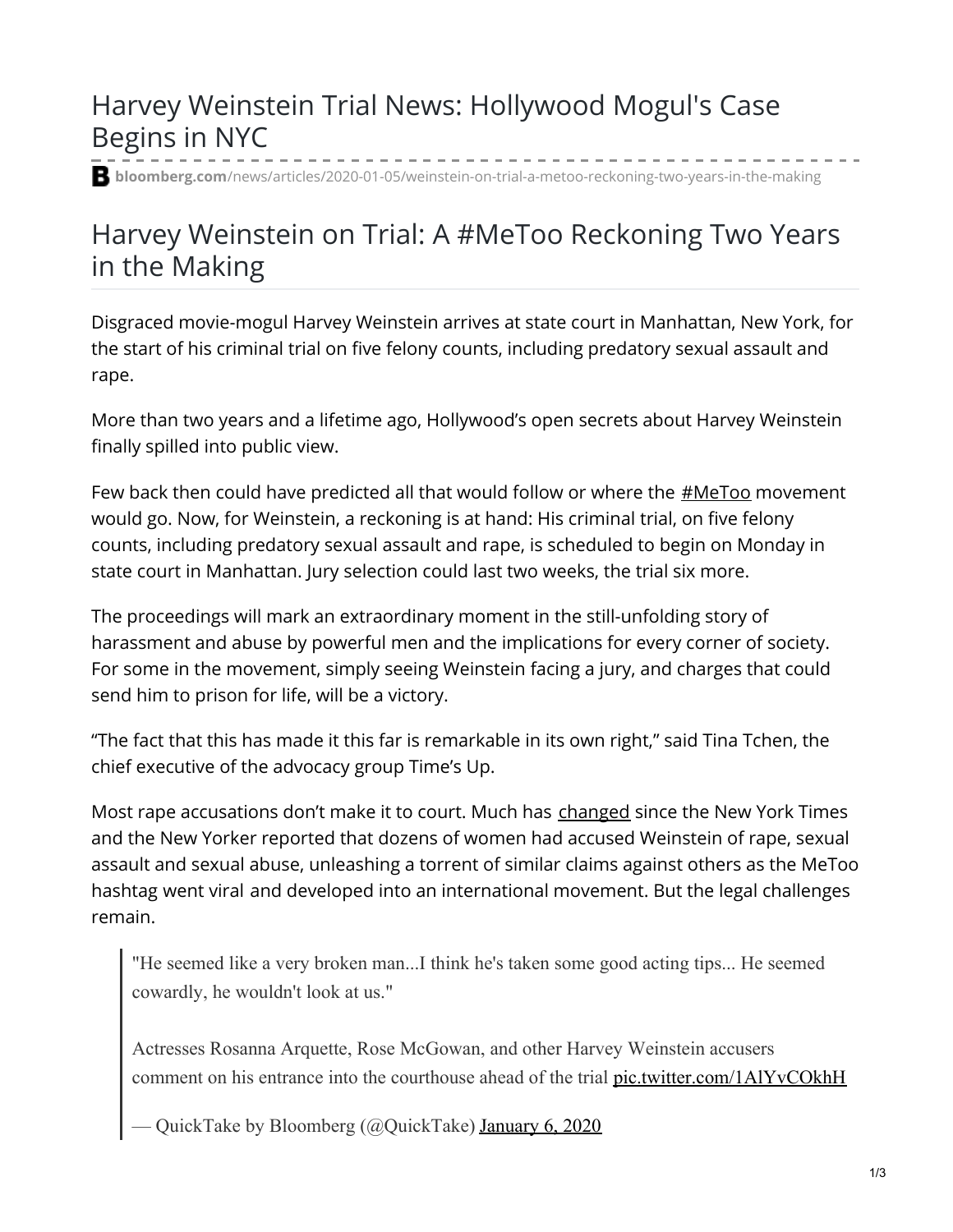Such cases can be difficult to try because there are often no witnesses. For the office of Manhattan District Attorney Cyrus Vance Jr., prosecuting the former movie producer could be complicated by the fact the charges are based on allegations about long-ago events. The more memories fade, of course, the easier they are to challenge.

Weinstein, 67, is accused of raping one woman in a Manhattan hotel room in 2013 and of performing a forcible sex act on another in 2006 in his apartment in the city. He pleaded not guilty, maintaining any sexual activity was consensual.

The hurdle of an extended time between an alleged assault and charges being filed isn't always insurmountable for prosecutors. After one trial ended in a hung jury, Bill Cosby was convicted in 2018 of drugging and sexually assaulting a woman in 2004. At the second trial, prosecutors called five other women as so-called prior bad acts witnesses to testify about how the comedian allegedly assaulted them.

The Weinstein prosecutors will follow a similar strategy, indicating in court filings that they plan for at least four Weinstein accusers, beyond the two in the indictment, to testify in an attempt to show a pattern of behavior by the defendant. The district attorney's office declined to comment.

Members of Weinstein's defense team also declined to comment for this story. One of his lawyers, Donna Rotunno, said in an *[interview](https://www.cbsnews.com/news/harvey-weinstein-lawyer-donna-rotunno-metoo-difference-sins-crimes-exclusive-interview-cbs-this-morning/)* with CBS This Morning in September that the many accusations leveled against Weinstein, in civil cases and in the media, aren't relevant to jurors, saying that "frankly, those allegations don't matter in the context of the criminal case."

[Weinstein](https://www.bloomberg.com/quote/571372Z:US) and the board of his bankrupt film studio, Weinstein Co., reached a tentative \$47 million [settlement](https://www.bloomberg.com/news/articles/2019-12-11/harvey-weinstein-sex-abuse-settlement-is-seen-as-flawed) last month with dozens of his accusers. Other civil complaints against Weinstein remain active.

Eric Bachman, a lawyer in Chevy Chase, Maryland, who has represented employees in discrimination cases for two decades, said the criminal trial will encourage more victims of abuse and harassment by other powerful people to come forward. And if Weinstein is acquitted? Still, "the fact that these complaints were taken seriously and vetted and pursued will have a very positive impact on encouraging people to speak up."

As it is, the Time's Up Legal Defense Fund said it receives some 80 new requests daily from women asking for help finding legal counsel or advice. In the last two years, [hundreds](https://www.bloomberg.com/news/articles/2018-10-17/woman-compiling-metoo-names-says-they-re-tip-of-the-iceberg) of men, and some women, have lost their jobs or faced professional repercussions after being called out for sexual misbehavior. Companies have changed outdated policies and 15 states amended or updated workplace-harassment <u>[laws](https://nwlc-ciw49tixgw5lbab.stackpathdns.com/wp-content/uploads/2019/07/20-States-By-2020-report.pdf)</u>. One in five workers is now [required](https://www.bloomberg.com/news/articles/2019-10-10/sexual-harassment-training-now-required-for-20-of-u-s-workers) to go through sexual harassment training, up from one in 100 before the MeToo movement.

"People's perceptions about sexual assault and rape of women have evolved," said Douglas